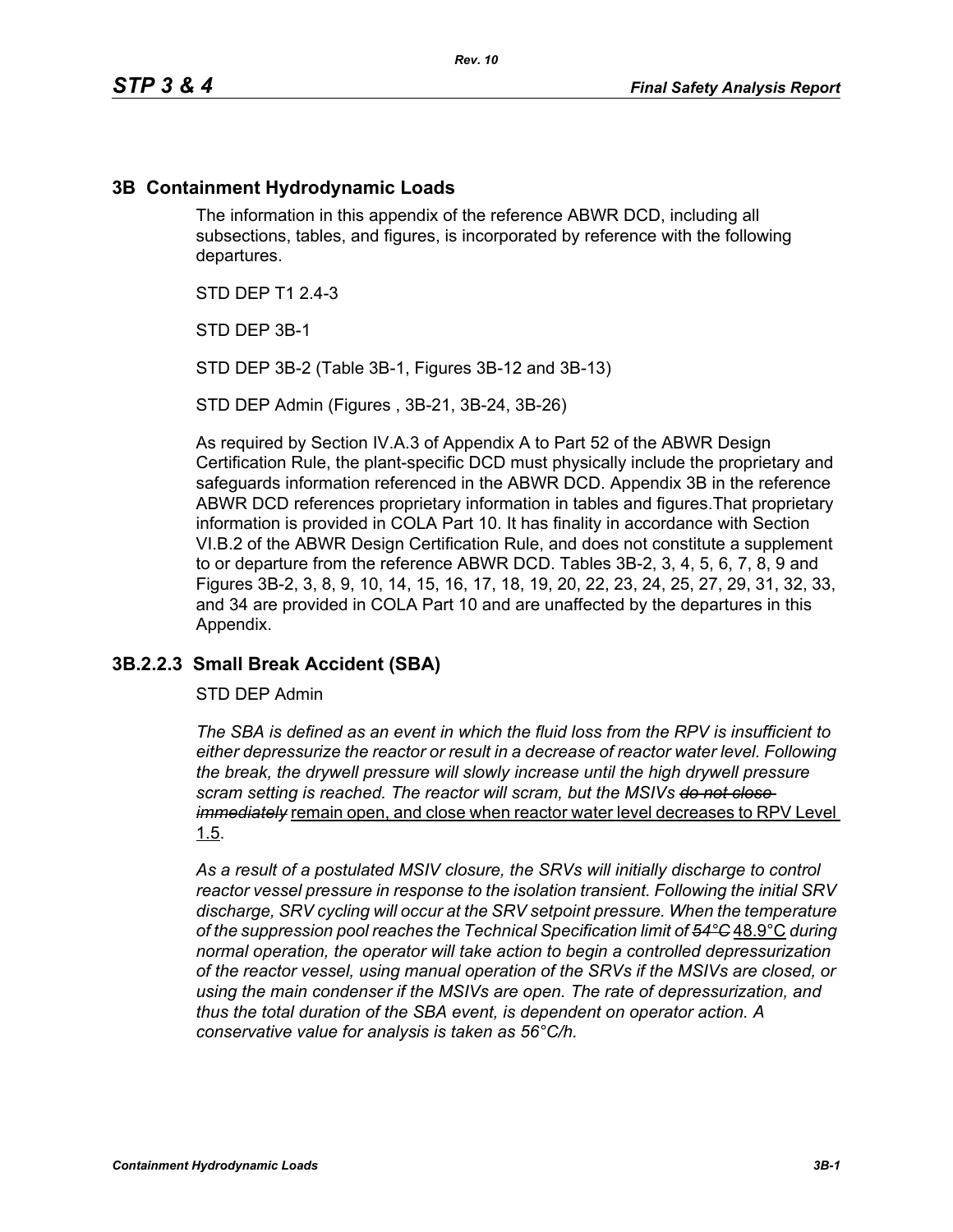# **3B.3.3 Quencher Condensation Performance**

STD DEP Admin

*Recent studies, subsequent to the issuance of NUREG-0783, conclude that steady steam flow through quencher devices (like the X-quencher) is expected to be a stable and smooth condensation process over the full range of pool temperature up to saturation. It is also concluded that the condensation loads for stem discharge* from Xquencher are *less than the loads from equivalent straight pipes.* Figure 3B-8 shows typical pressure amplitudes due to condensation of steam from X-quenchers. *These recent studies are described and discussed in Reference 3B-5.*

## **3B.4.2.1 Pool Boundary Loads**

STD DEP 3B-2

#### *ABWR Pool Swell Loads*

*ABWR pool swell response calculations to quantify pool swell loads were based on a simplified, one dimensional analytical model*. The model was qualified against test data from the Pressure Suppression Test Facility (PSTF) for a 1/3- scaled Mark III pressure suppression system geometry. The methodology is similar to*, same as that reviewed and accepted by the staff (NEDE-21544P/NUREG-0808) for application to Mark II plants*. *This analytical model was qualified against Mark II full-scale test data*. *The ABWR* pressure suppression system *design* is similar to the Mark III design. The main difference is the smaller gas space above the suppression pool in the ABWR. This difference is accounted for in the analytical model for the pressure suppression system. *utilizes a confined wetwell airspace similar to that in Mark II design, but its vent system design is quite different than that in Mark II design. The ABWR vent system design utilizes horizontal vents similar to that in Mark III design. Therefore, recognizing this difference in vent system design, additional studies comparing model against Mark III horizontal vent test data were performed to assure adequacy of the model for application to ABWR.*

#### *Model Vs. Mark III Horizontal Vent Test Data*

Test data used to qualify the analytic model was taken from 1/3-scale tests for a Mark III geometry. The submergence to pool width ratio was representative of conditions in an ABWR. The GOTHIC code was used to model the Mark III tests. The model was designed to bound the test data. The test data used in the model comparison, and the modeling approach, are fully described in Reference 3B-17. *Model input/ assumptions used in predicting Mark III test data for model comparison were the same as prescribed in NEDE-21544P. Mark III horizontal vent system features were modeled in the following manner:* The major modeling assumptions were:

- *Pool swell water slug was approximated by a consistent thickness equal to top vent submergence*
- The wetwell is represented by a subdivided one-dimensional model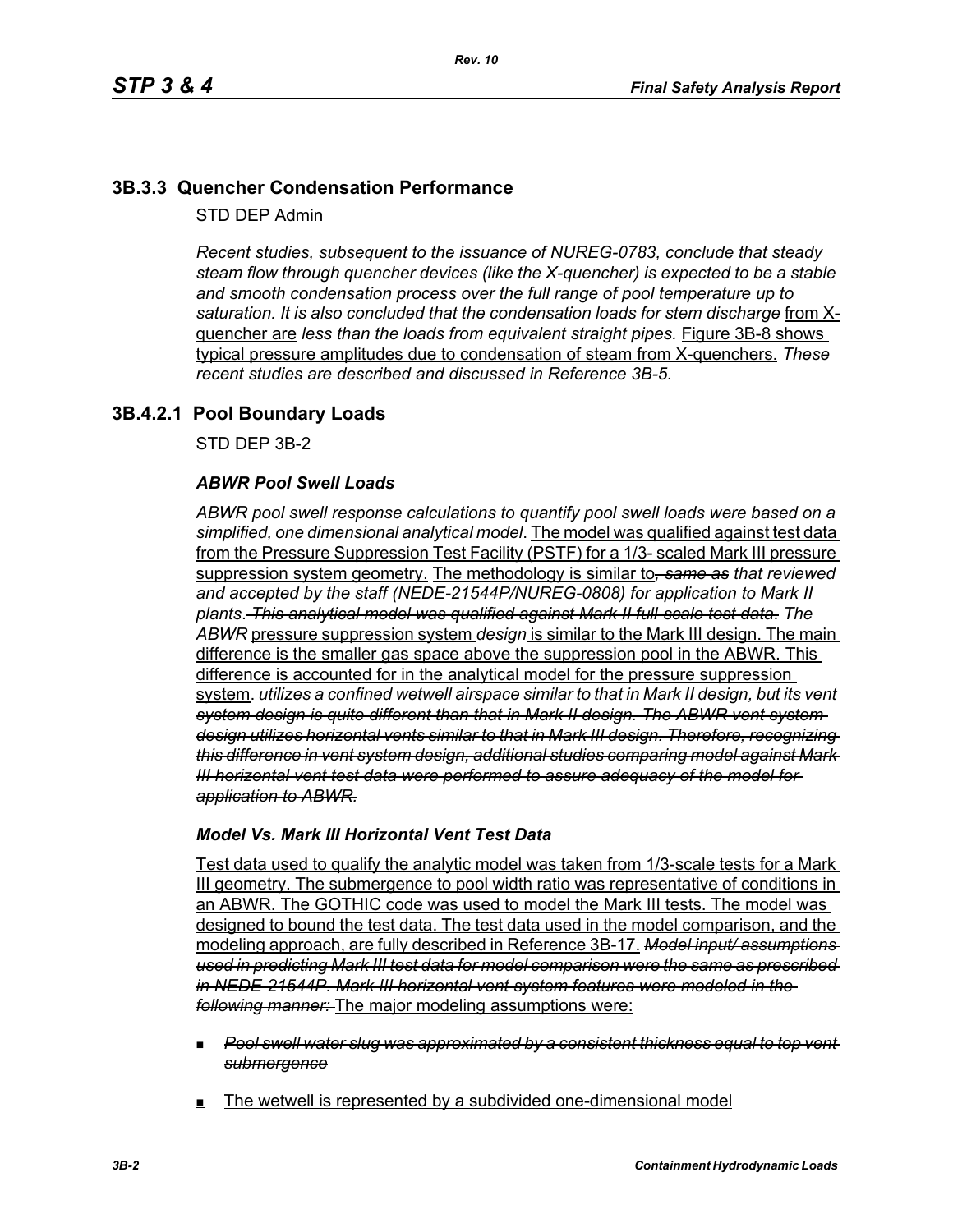- The *Drywell* drywell *pressure transient and vent clearing times* was specified using data from the tests *input based on test data*
- **Pressure losses between the measured pressure in the drywell and the weir wall** region were ignored to maximize the air flow into the suppression pool
- *Vent flow area increased in order with the clearing of middle and bottom vents* A single horizontal vent, having the full combined open area of the three horizontal vents, was modeled at the elevation of the top vent

*Test data used for model comparison were taken from full-scale and sub-scale tests, and they were representative of ABWR submergence to pool width ratio. The test data used in model comparison are listed in Table 3B-8.*

*Comparison results,* summarized in Reference 3B-17 *Table 3B-9 and sample results shown graphically in Figures 3B-9 and 3B-10, demonstrate that the model over predicts the horizontal vent test data. These comparison results demonstrate and assure adequacy of the model for calculating ABWR pool swell response.*

#### *Pool Swell Loads*

*Pool swell response calculations were done using the* same modeling approach and assumptions that were used in the qualification against the 1/3 scale Mark III test data. The model is fully described in Reference 3B-17.*analytical model described above. Reference 3B-14 provides a detailed description of the model. The modeling scheme for calculations was consistent with that used for model vs. test data comparison. For an added conservatism in model predictions, water slug surface area occupied by the air bubble was taken as 80% of the total pool surface area in pool swell response calculations.*

The model includes *In modeling and simulating the pool swell phenomenon, the following assumptions were made*:

- *(1) Noncondensable gases are assumed to behave as an ideal gas.*
- *(2) After the vent clearing, only noncondensable gases flow through the vent system.*
- *(3) The flow rate of noncondensable gases through the vent system is calculated assuming one-dimensional flow under adiabatic conditions and considering the pipe friction effects* with possible choking at the vent exit.
- *(4)* All three horizontal vents are combined into a single flow path that has the total flow area of all 3 vents. The bottom of the single modeled vent is located at the physical bottom of the top vent in the vertical vent pipe.*The noncondensable gases contained initially in the drywell are compressed isentropically.*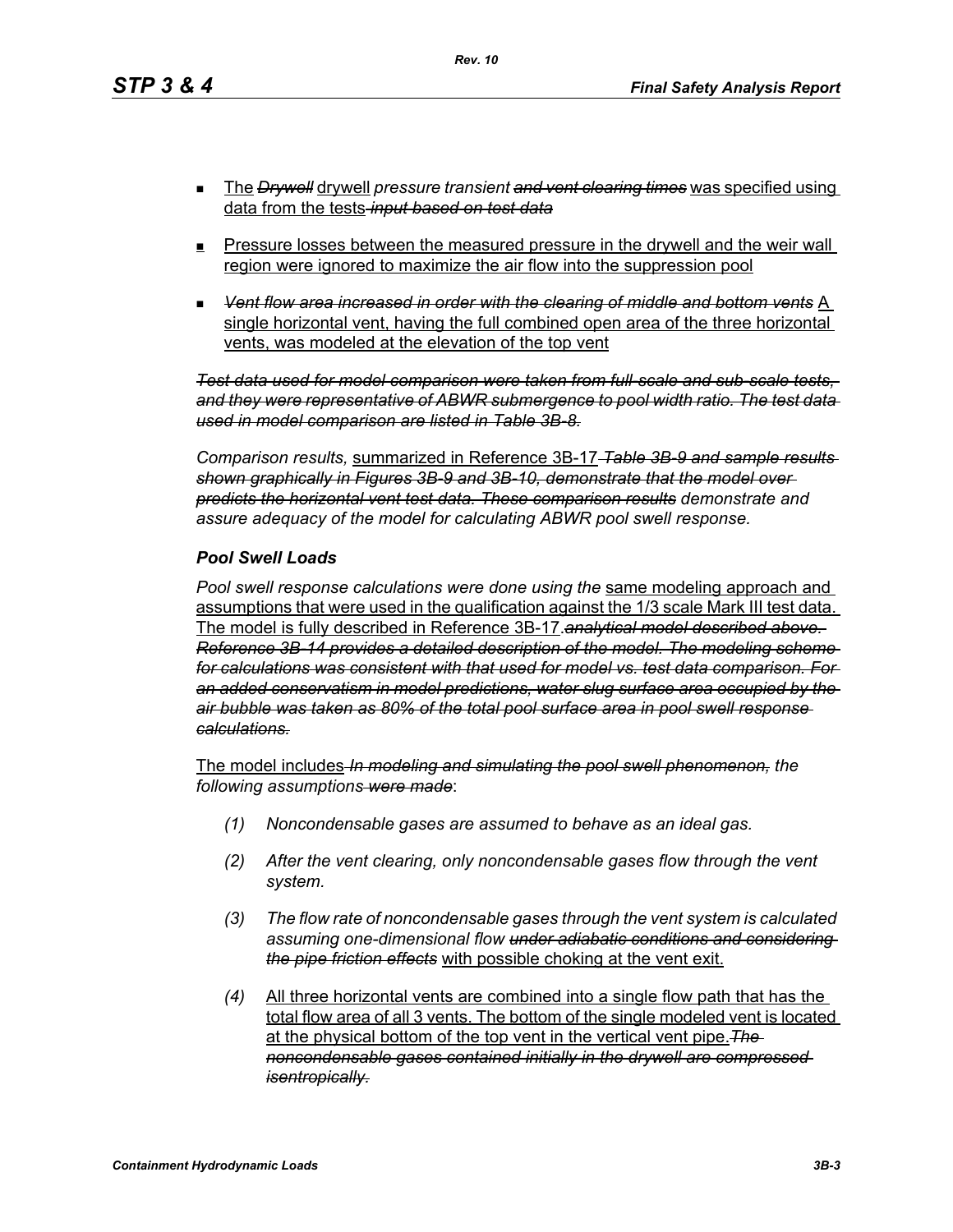- *(5) The temperature of bubbles* is forced to near thermal equilibrium with the pool. *(noncondensable gas) in the pool is taken to be the same as that of the noncondensable gases in the drywell (from (4)).*
- *(6) After the vent clearing, pool water of constant thickness above the top horizontal vent outlet is accelerated upward.*The built-in interfacial drag models in GOTHIC are used to predict the bubble expansion and the acceleration of the water above the vents, including differential velocity in the air and water phases resulting in thinning of the slug as it rises.
- *(7) Friction between* the *pool water and the pool boundary and fluid viscosity are* is *neglected.*
- *(8) Noncondensable gases present in the wetwell airspace are assumed* is compressed by the rising water. For predicting the maximum slug velocity, the air space is assumed to be in thermal equilibrium with the pool to minimize the air space pressure. For predicting the maximum bubble and air space pressure, the air space is assumed to be thermally isolated from the pool.to undergo a polytropic compression process during the pool swell *phase.*
- *(9)* Heat transfer to the pool and air space boundaries is ignored*. For conservative estimates, a polytropic index of 1.2 will be used for computing the pool swell height and pool swell velocity, and an index of 1.4 for computing pressurization of the wetwell airspace.*
- *(10) For added conservatism, pool swell velocity obtained in (9) above will be multiplied uniformally by a factor of 1.1 in defining impact/drag loads.* The air bubble is constrained to rise in an area that is 80% of the full pool area.

*Structures located between 0 and 7m*8.8m *above the initial surface will be subjected to impact load by an intact water ligament, where the 7m* 8.8m *value corresponds to the calculated maximum pool swell height. The load calculation methodology will be based on that approved for Mark II and Mark III containments (NUREG-0487 and NUREG-0978).*

*Structures located at elevations between the 7m*8.8m *and 10.3m*12.1m *will be subjected to froth impact loading. This is based on the assumption that bubble breakthrough (i.e., where the air bubbles penetrate the rising pool surface) occurs at 7m*8.8m *height, and the resulting froth swells to a height of 3.3m. This froth swell height is the same as that defined for Mark III containment design and this.*This *is considered to be conservative for the ABWR design. Because of substantially smaller wetwell gas space volume (about 1/5th of the Mark III design), the ABWR containment is expected to experience a froth swell height substantially lower than the Mark III design. The wetwell gas space is compressed by the rising liquid slug during pool swell, and the resulting increase in the wetwell gas space pressure will decelerate the liquid slug before the bubble break-through process begins. The load calculation methodology will be based on that approved for the Mark III containment (NUREG-0978).*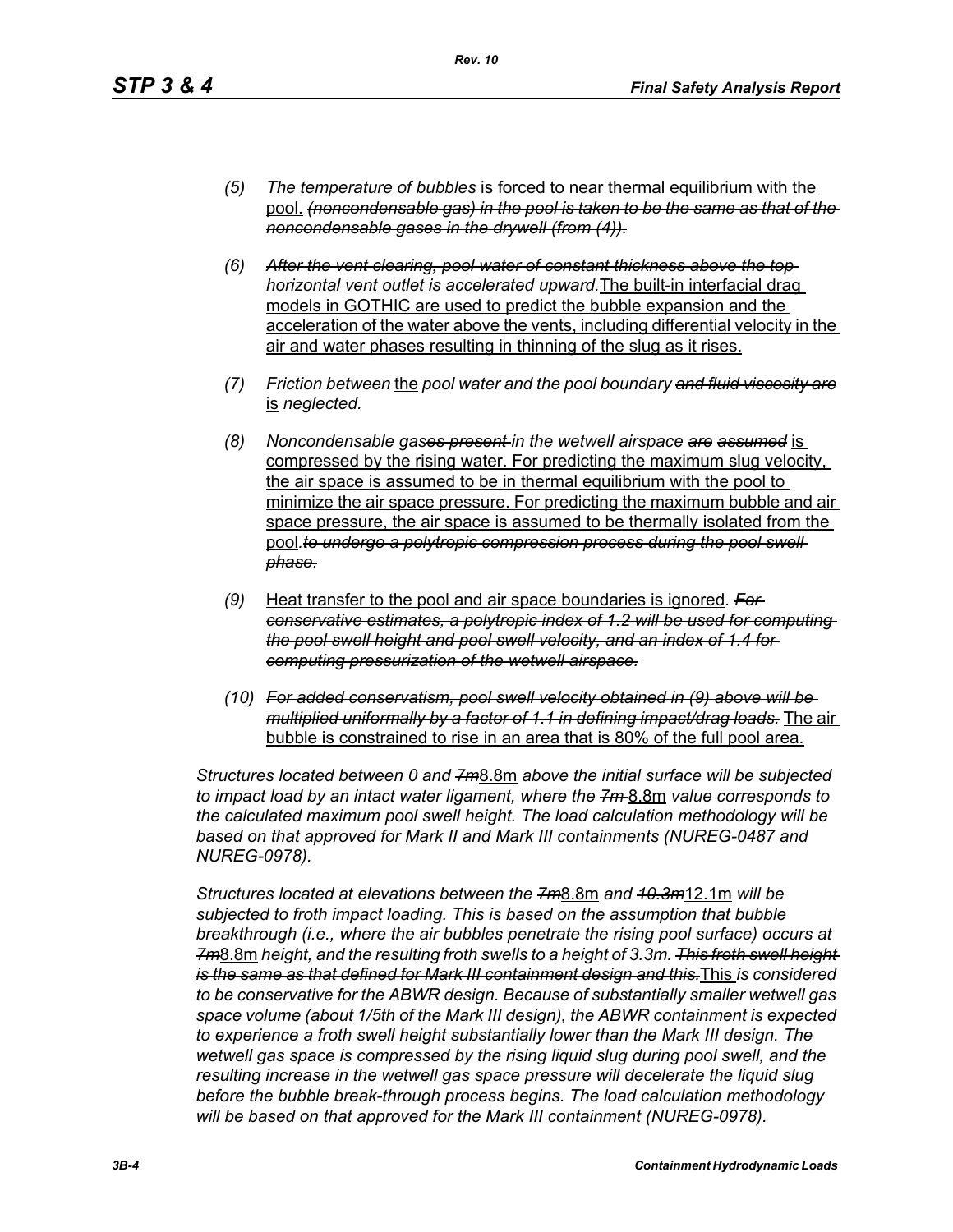*As shown in Figure 3B-13 the gas space above the 10.3 m*12.1m *elevation will be exposed to spray condition including*which is expected to induce *no significant loads on structures in that region.* 

*As drywell air flow through the horizontal vent system decreases and the air/water suppression pool mixture experiences gravity-induced phase separation, pool upward movement stops and the "fallback" process starts. During this process, structures between the bottom vent and the 10.3m*12.1m *elevation can experience loads as the mixture of air and water fall past the structure. The load calculation methodology for the defining such loads will be based on that approved for Mark III containment (NUREG-0978).*

#### **3B.4.2.3 Impact and Drag Loads**

STD DEP 3B-1

STD DEP Admin

*As the pool level rises during pool swell, structures or components located above the initial pool surface (but lower than its maximum elevation) will be subjected to water impact and drag loads. The following equations will be used to compute the applicable impact and drag loads on affected structures.*

| <b>Impact Load</b>                                                |                                               |
|-------------------------------------------------------------------|-----------------------------------------------|
| <b>Flat Target:</b>                                               |                                               |
| т<br>$=$                                                          | $(0.011 \times W)$ / V for V $\geq$ 2.13m / s |
|                                                                   | $=$ (0.0016 x W) for V < 2.13m / s            |
| The equation above is replaced with the following equation below: |                                               |
| Т<br>$=$                                                          | $(0.011 \times W) / V$ for $V \ge 2.13$ m / s |
| $=$                                                               | $(0.0052 \times W)$ for V < 2.13m / s         |
| where                                                             |                                               |
| Τ<br>$=$                                                          | Pulse duration, s                             |
| D<br>=                                                            | Diameter of cylindrical pipe, m               |
| W<br>=                                                            | Width of the flat structure, m                |
| v                                                                 | Impact velocity, m/s                          |

#### **3B.4.3.2.1 Description of CO Database**

STD DEP Admin

*A detailed description, evaluation, and discussion of CO data are given in Reference 3B-7.*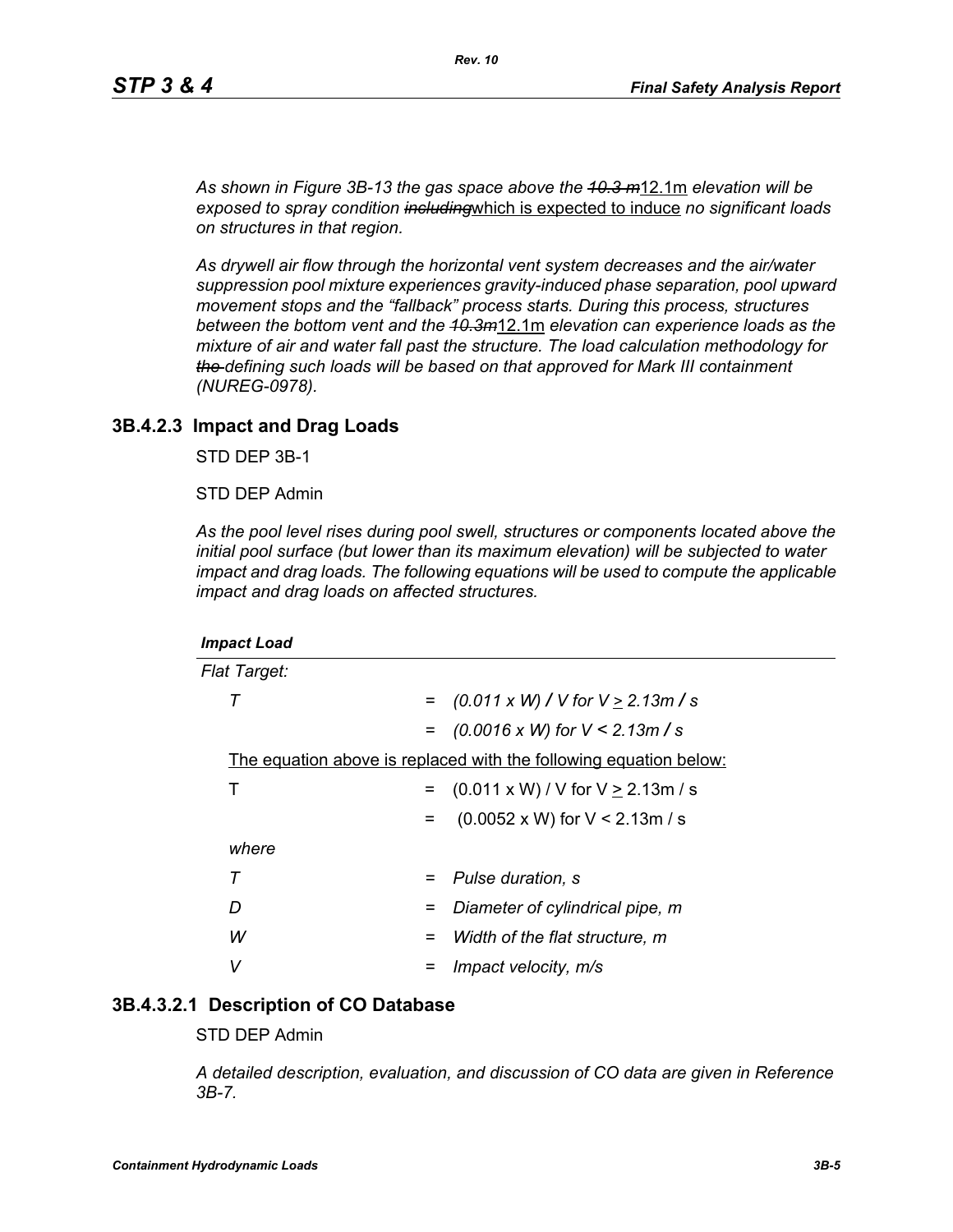*The test program consisted of a total of 13 simulated blowdowns in sub-scaled test facility representing a one-cell (360°* 36°*) sector of the ABWR horizontal vent design, which included a signal* single *vertical/horizontal vent module. The subscaled (SS) test facility was geometrically (all liner dimensions scaled by a factor of 2.5) similar to the prototypical ABWR design, and the single vertical/horizontal vent module included all three horizontal vents, as shown in Figure 3B-15. In these tests, full-scale thermodynamic conditions were employed. This approach is based on the belief that condensation phenomena at the vent exit are mainly governed by the thermodynamic properties of the liquid and vapor phases. In accordance with this scaling procedure, measured pressure amplitudes are equal to full-scale values at geometrically similar locations, whereas measured frequencies are 2.5 times higher than the corresponding full-scale frequencies.The technical basis for using this scaling approach was based on extensive review and evaluation of the available literature on CO scaling and scaled tests performed for Mark II and Mark III containments, as well as general consensus of technical experts in this field. The CO scaling studies, which have been performed independently by various technical experts, show that for tests in a geometrically scaled facility with full-scale thermodynamic conditions, the measured pressure amplitudes are the same as full-scale values at geometrically similar locations, and measured pressure frequencies are the scale factor times higher than the corresponding full-scale frequencies.*

## **3B.4.3.3.3.3 Loads on Horizontal Vent**

#### STD DEP Admin

*For structure evaluation of the horizontal vent pipe and pedestal, an upward load, based on the HVT test data, is conservatively defined as shown in Figure 3B-27* 3B-33*.*

*For building structure response analysis for the evaluation of RPV and its internals, the horizontal vent upward load is specified as shown in Figure 3B-28* 3B-34*. To bound symmetrical and asymmetrical loading conditions, the following two load cases will be considered and analyzed.*

## **3B.4.4.1 Exhaust Steam Condensation Loading**

STD DEP T1 2.4-3

*The RCIC system is a safety system, consisting of a steam turbine, pump, piping, accessories, and necessary instrumentation. The steam turbine exhaust steam piping is ASME Code Class 2 piping, as noted in the RCIC P&ID in Tier 2 Figure 5.4-8.*

*To minimize exhaust steam line vibration and noise levels, the discharge end of the turbine exhaust line will be equipped with a condensing sparger. The sparger design configuration will be similar to that currently used successfully for the operating BWRs.* The turbine exhaust piping, including the RCIC sparger, are designed to retain piping pressure integrity and functional capability.

*The condensing sparger is expected to produce a very smooth steam condensation operation resulting in low pressure fluctuations in the poll* pool*, which would imply low*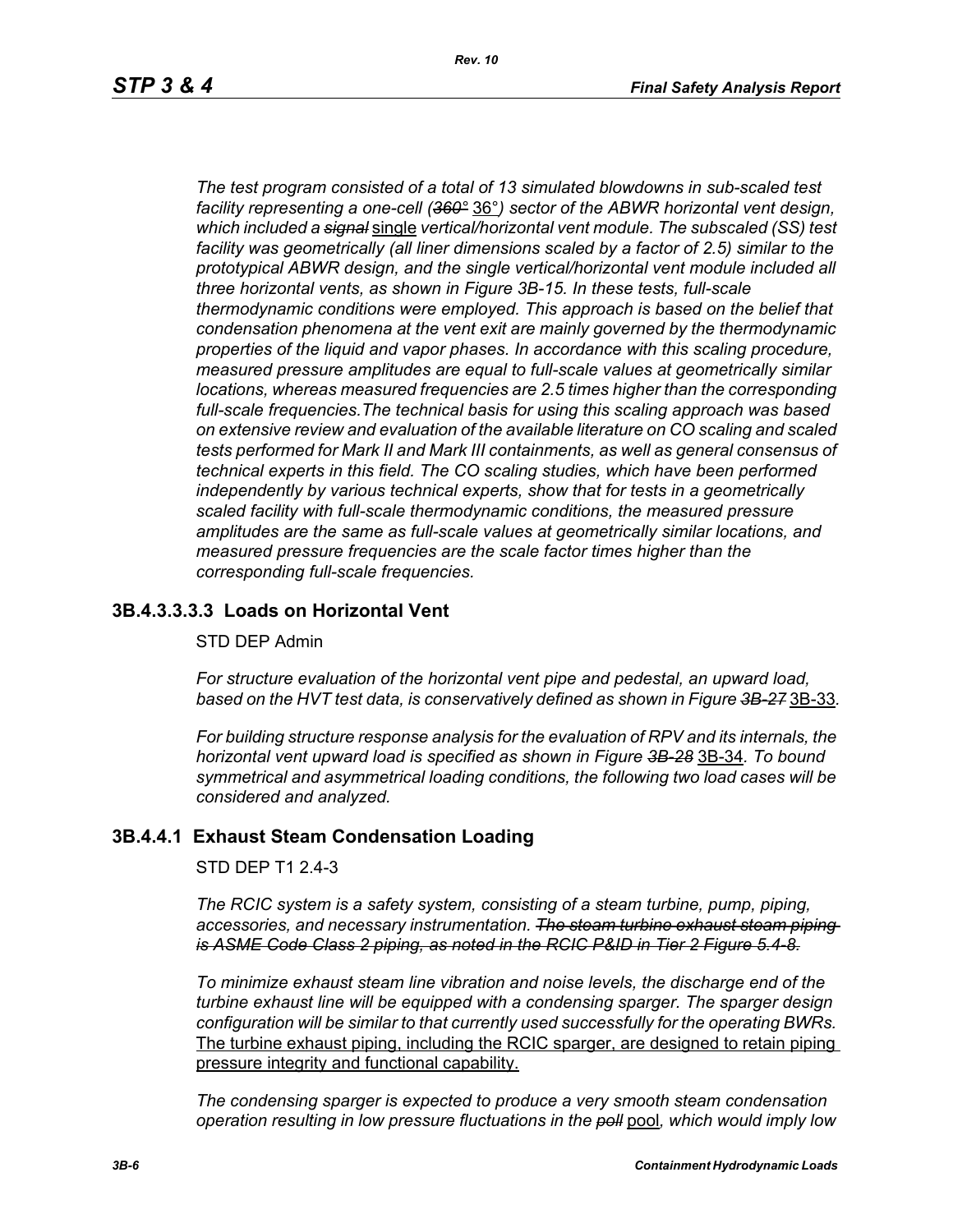*pressure on the pool boundary. During RCIC operation, steam mass flux in the neighborhood of 470.72 PaÞs are expected, which should assure smooth steam condensation process. During the extended RCIC operation, condensing exhaust steam will bring the poll* pool *to high temperature. At high poll* pool *temperatures, long plumes consisting of a random two-phase mixture of entrained water and steam bubbles are expected to exist. As reported in Reference 3B-16*, this plume would not shed large coherent bubbles. Large coherent bubbles are a concern because they may drift and collapse in a cooler region of the pool, *the condensation of the steam within such a mixture will not give rise to large bubbles that drift in to a cooler region of the pool and suddenly collapse which could transmit* potentially producing *significant loads to the pool boundary.*

### **3B.5 Submerged Structure Loads**

STD DEP Admin

*During SRV actuations, the dynamic process of the steam blowdown is quite similar to LOCA steam blowdown but the induced load is mitigated by the X-quencher device attached at the end of each discharge device* line. *Two types of loads are important. One is due to the water jet formed at the confluence of the X-Quencher arm* arms *discharges and another is due to the four air bubbles formed between the arms of the X-Quencher. These air bubbles are smaller in size than the LOCA air bubbles, reside longer in the pool, and oscillate as they rise to the free surface of the pool.*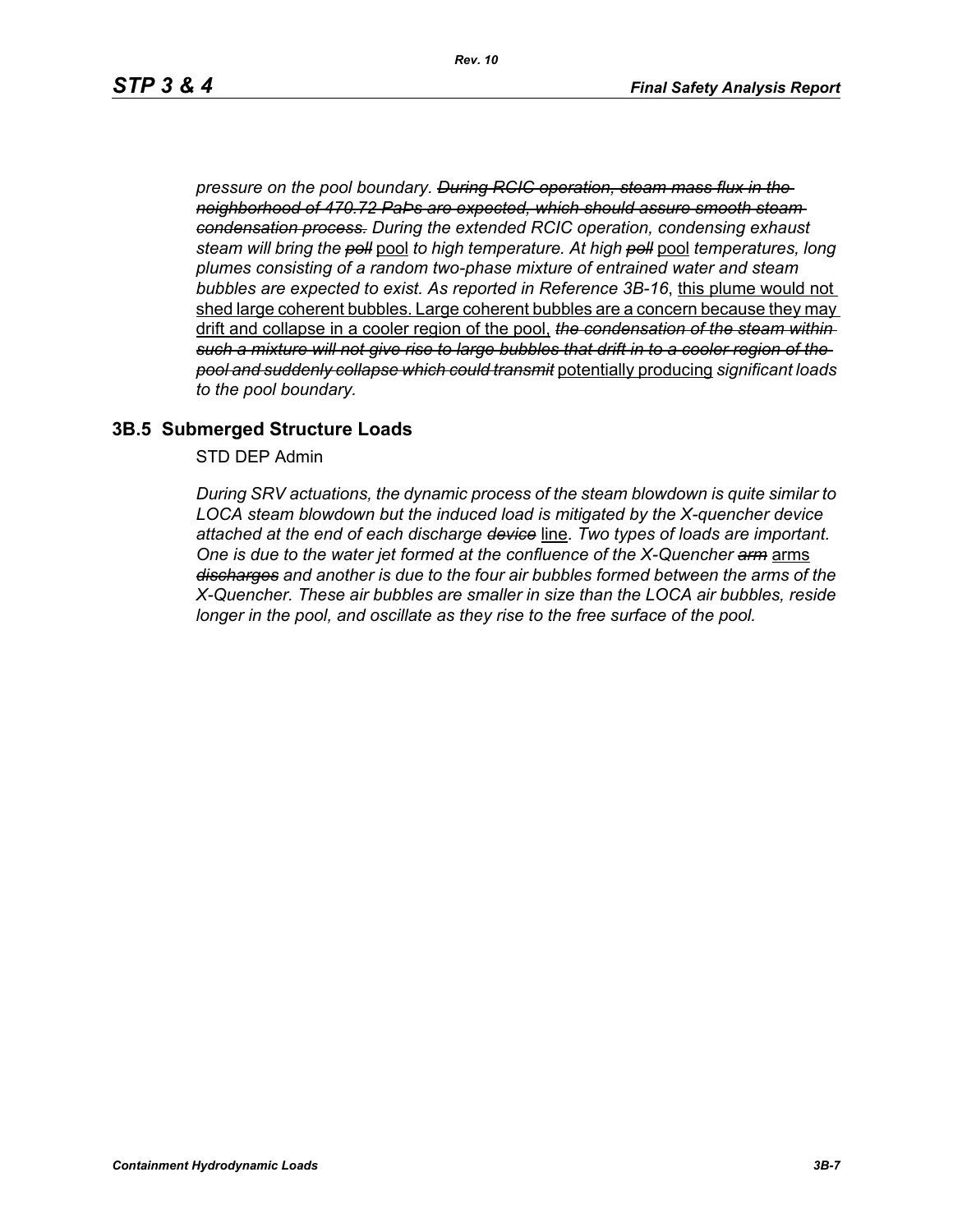#### **3B.7 References**

STD DEP Admin

STD DEP 3B-2

- 3B-13 *T. H. Chuang, L. C. Chow, and L. E. Lasher, "Analytical Model for Estimating Drag Forces on Rigid Submerged Structures Caused by LOCA and Safety Relief Valve Ramshead Air Discharges"*, Supplement for X-Quencher Air Discharge," *NEDO-21471, Supplement 1, June 1978.* October 1979.
- 3B-17 "Post LOCA Suppression Pool Swell Analysis for ABWR Containment Design," UTLR-0005, Toshiba Corporation, September 2009.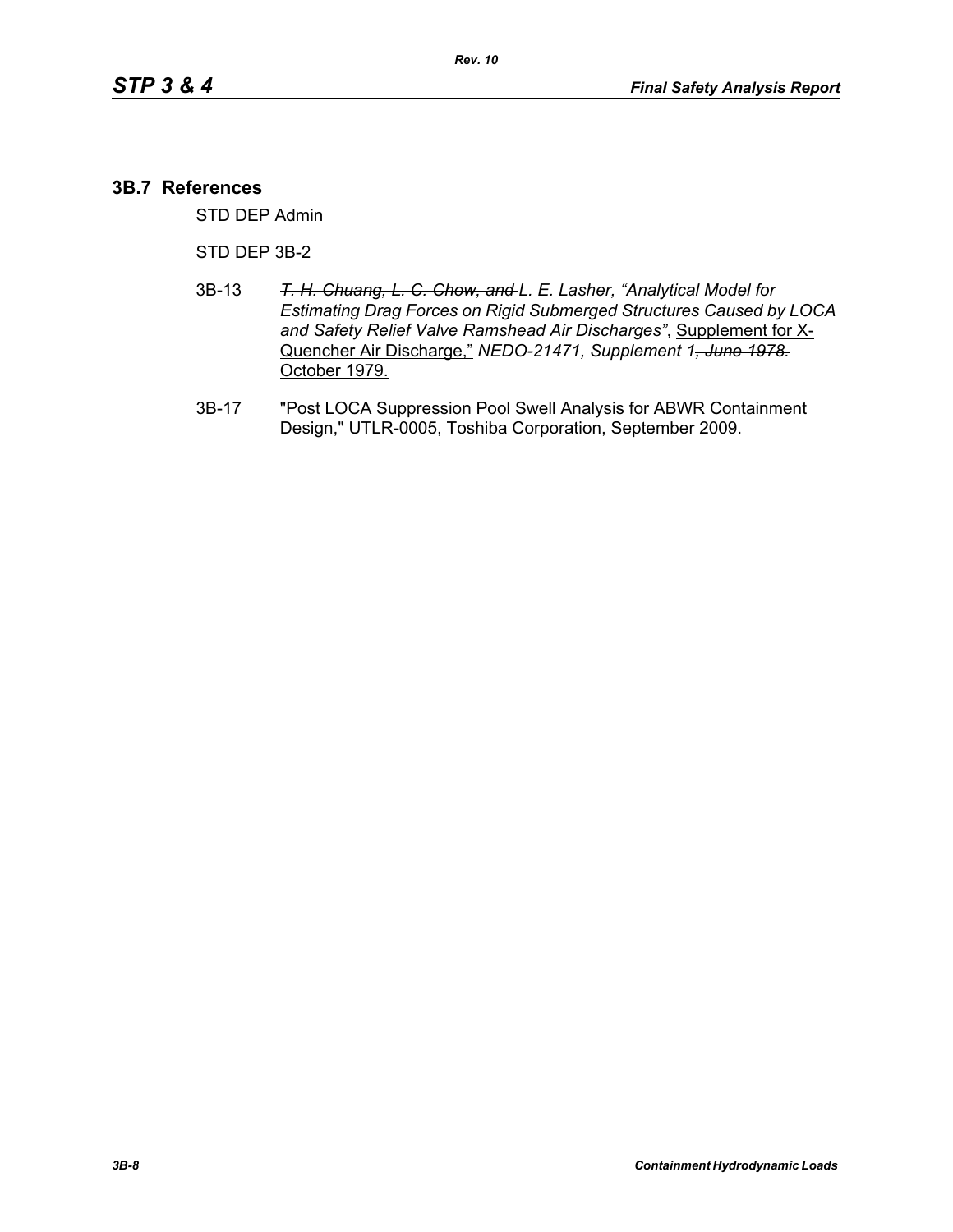| IUDIO OD I I OOI ONGII OUIOUIULOU TUIUOO |                      |  |
|------------------------------------------|----------------------|--|
| Description                              | Value                |  |
| 1. Air bubble pressure (maximum)         | 133.37 kPaG 195 kPaG |  |
| 2. Pool swell velocity (maximum)         | $10.9$ m/s           |  |
| 3. Wetwell airspace pressur (maximum)    | 107.87 kPaG 146 kPaG |  |
| 4. Pool swell height (maximum)           | 7m 8.8m              |  |

# **Table 3B-1 Pool Swell Calculated Values**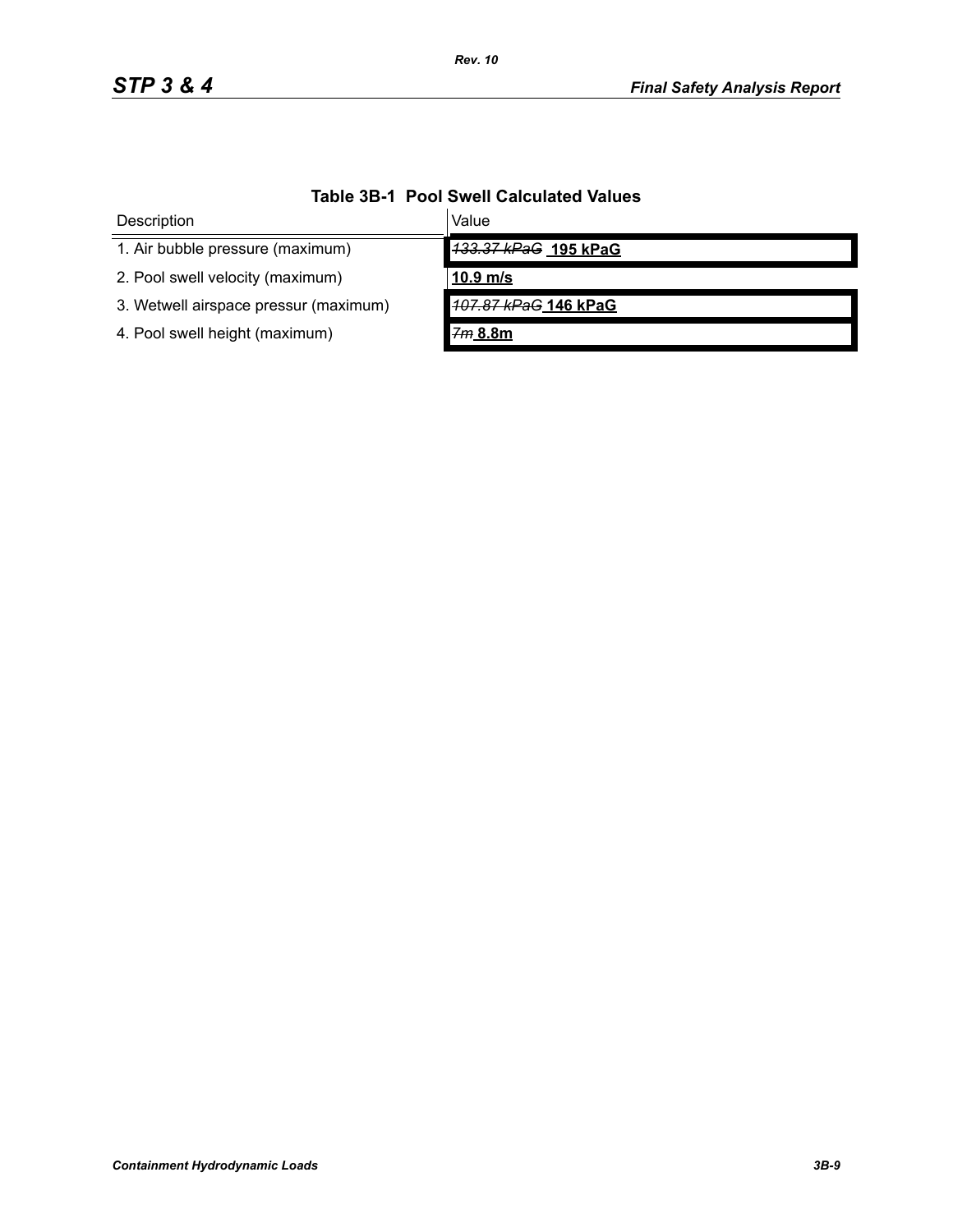*Figure 3B-11 Pool Boundary Pressure During Pool Swell, Normalized to Bubble Pressure*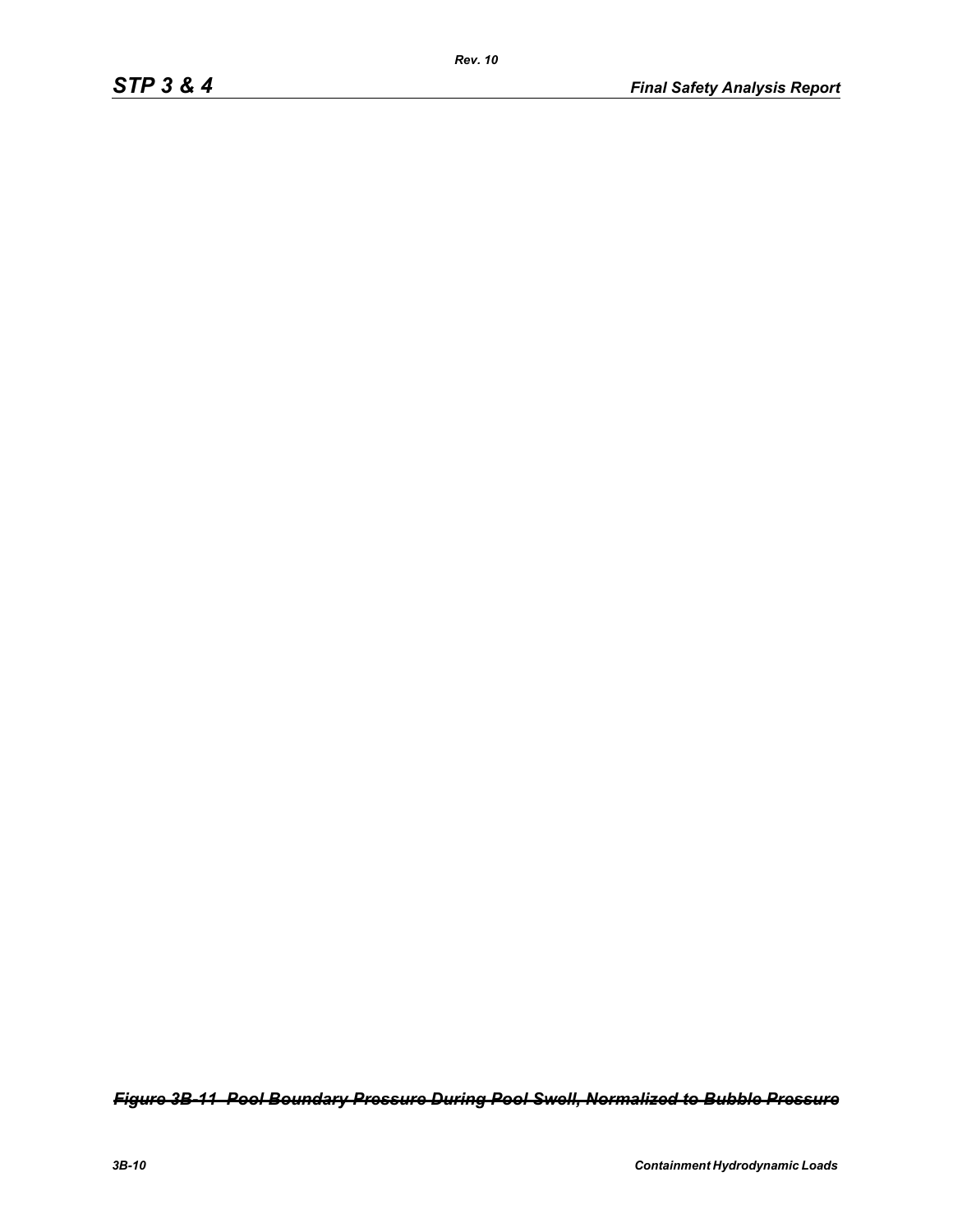

**Figure 3B-12 Time History of Air Bubble Pressure**

*Rev. 10*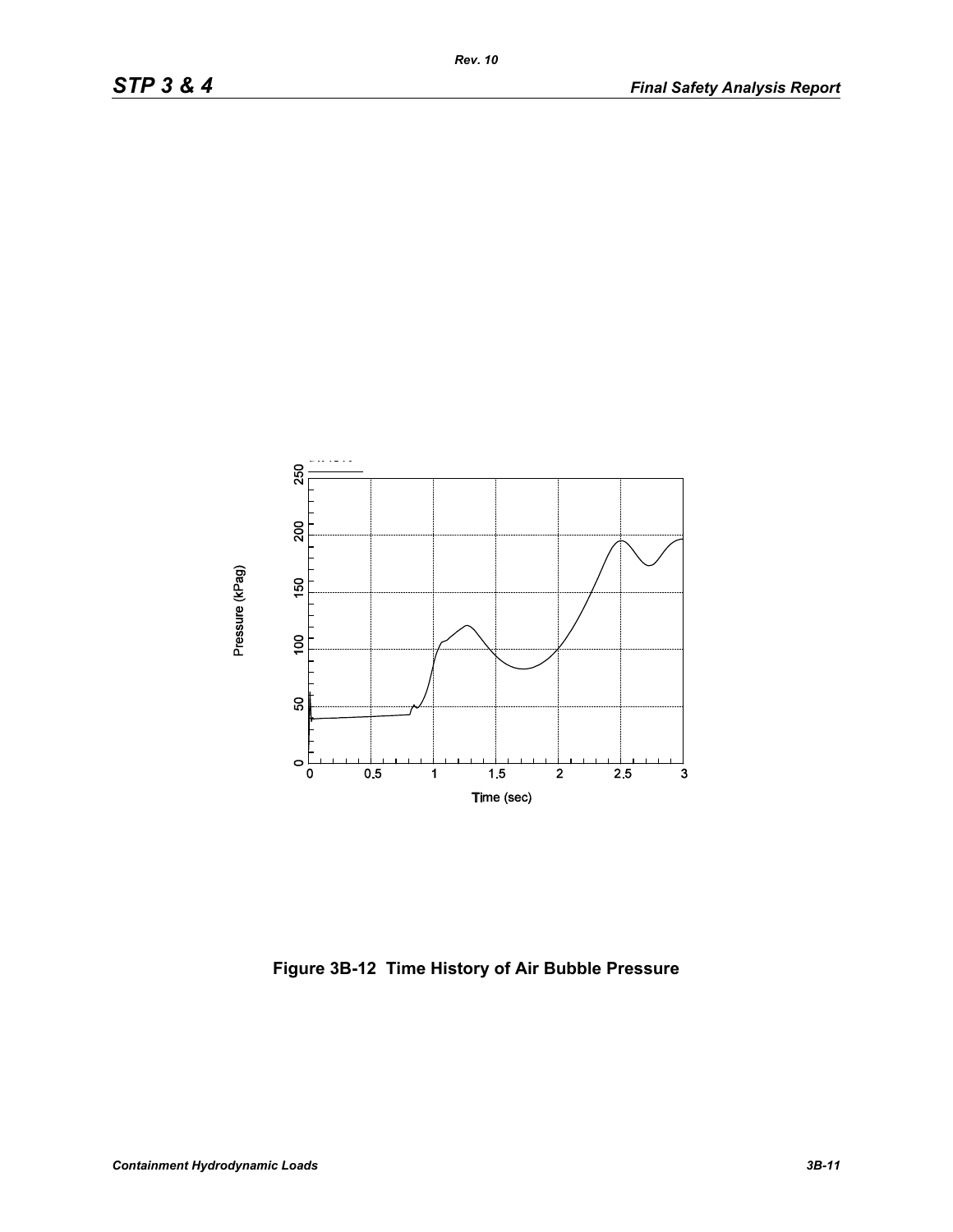

**Figure 3B-13 Schematic of the Pool Swell Phenonmenon**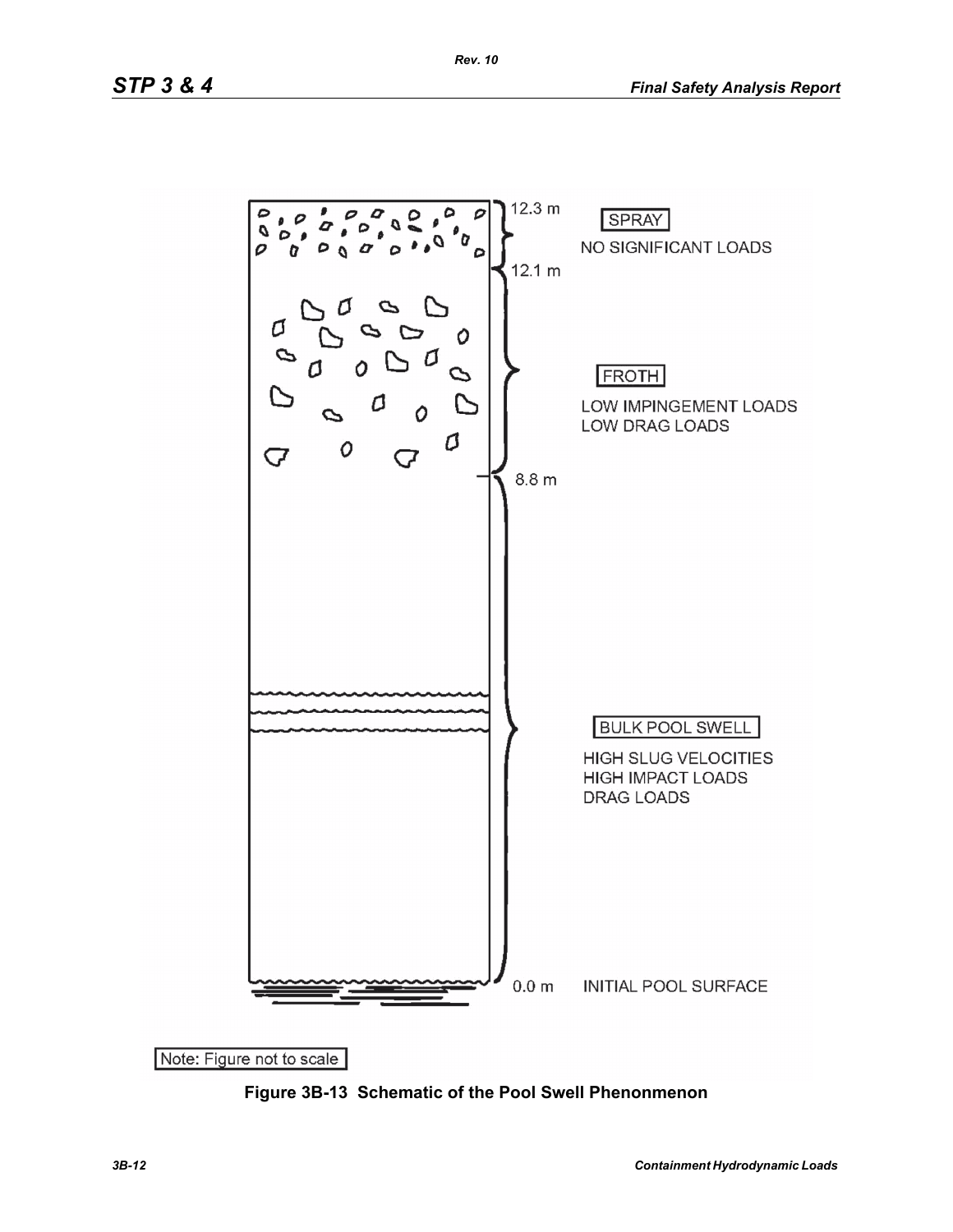

**Figure 3B-21 ABWR CO Source Load Methodology**